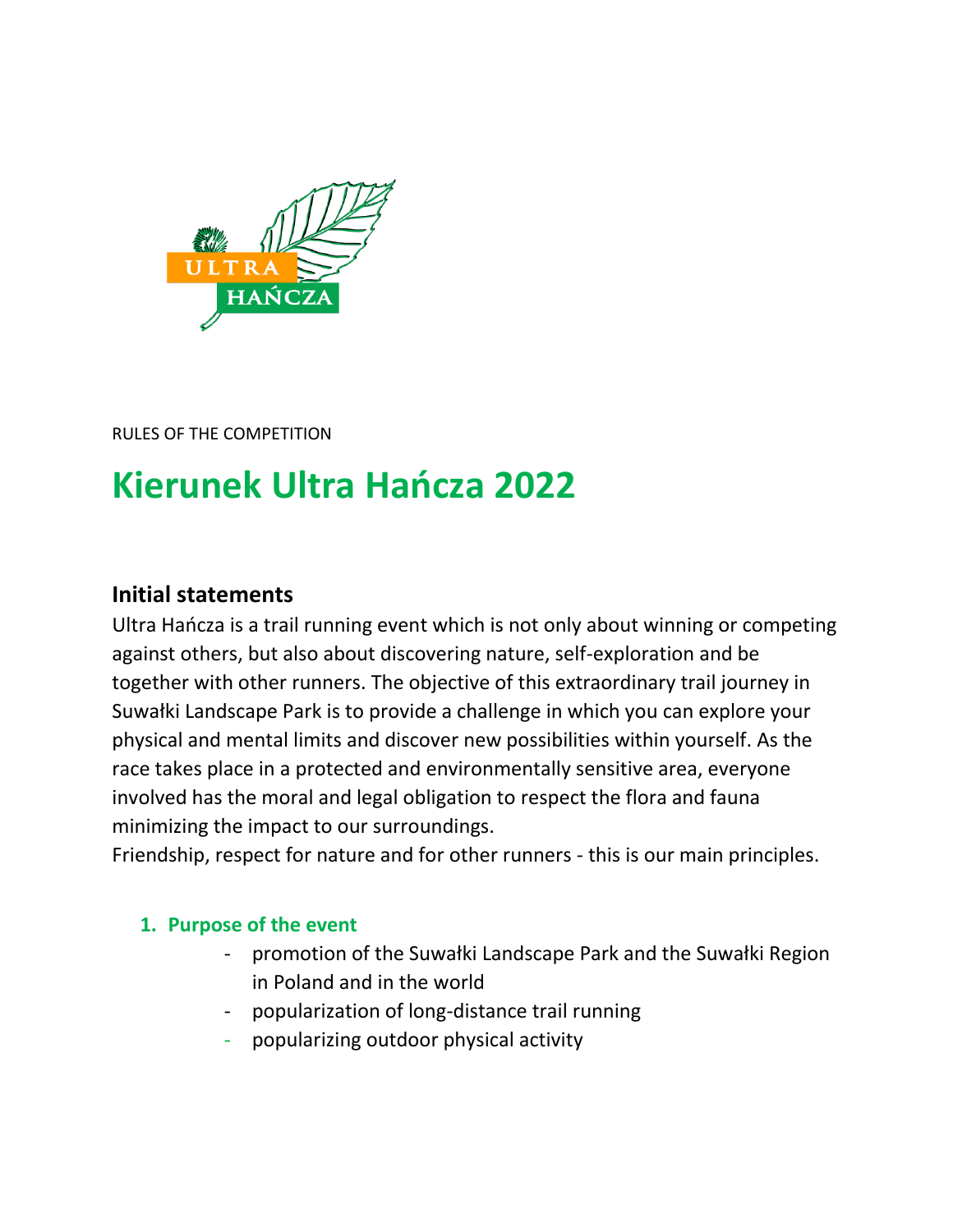### **2. Place and date of the event**

Start and finish place: Smolniki Competition office: Hotel LOFT Suwałki / Smolniki, Poland

The Ultra Hańcza competition takes place in the north-eastern corner of Poland, close to the border with Lithuania, approx. 350 km from Warsaw, in a very hilly area full of lakes and ancient forests. It is a very young postglacial landscape, unique in the scale of the entire Central Europe. The routes run, among others along the deepest lake in Poland. Nature and landscape are protected in a specially created for this purpose Suwałki Landscape Park. The name of the run comes from both Lake Hańcza and the Czarna Hańcza River, which flows from the lake.

### **3. Distances**

- a. Ultra Hańcza 170 km
	- Date: April 1, 2022
	- Start: 19:00 p.m.
	- Distance approx. 170 km
	- Finish line: April 3, 2022. Closing time. 00:01 (time limit 29:01 hours).

### b. Ultra Hańcza 100 km

- Date: April 2, 2022
- Start time: 3:00 a.m.
- Distance approx. 100 km
- Finish Closing: 17:30 (limit of 14.5 hours).
- c. Ultra Hańcza 67 km
	- Date: April 2, 2022
	- Start: 7:00 a.m.
	- Distance approx. 67 km
	- Finish Closing: 16:00 (9 hours' time limit)
- d. Cisowa Trail 25 km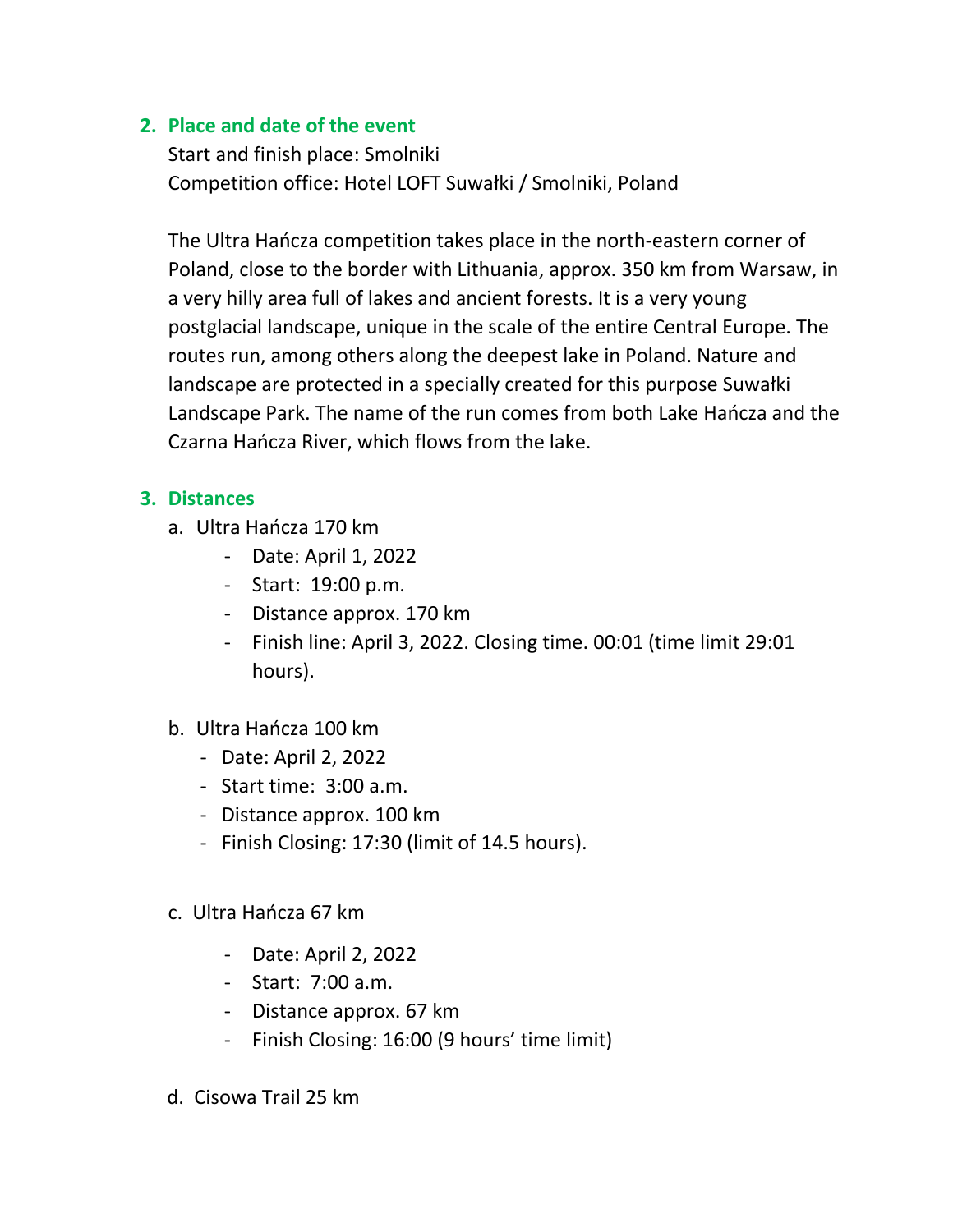- Date: April 2, 2022
- Start: 10:00 a.m.
- Distance approx. 25 km,
- Time limit 3.5 hours
- e. Jaczno Run 10 km
	- Date: April 2, 2022
	- Start: 10:00 a.m.
	- Distance approx. 10 km
	- Time limit 2.5 hours

A detailed schedule with office hours, compulsory technical briefing and winners' decorations will be announced at a later date on the Facebook profile of the event and at [www.kierunekultra.pl.](http://www.kierunekultra.pl/) For safety reasons, the Organizer reserves the right to shorten the route, change the start time, interrupt or cancel the competition in the case of very difficult weather conditions or natural disasters, without the possibility of returning the entry fee.

# **4. Organizer**

Fundacja Kierunek Ultra ul. Filipowska 24 a 16-400 Suwałki

KRS 0000717841

Competition management:

Iwona Łobasiuk, mobile: +48 512 787 642 Agnieszka Frybes, mobile: +48 792 906 707

### **5. Routes**

a. Ultra Hańcza 170, Ultra Hańcza 100 and Ultra Hańcza 67 - the route of the run is approximately 170, 100 and 67 km long, respectively, and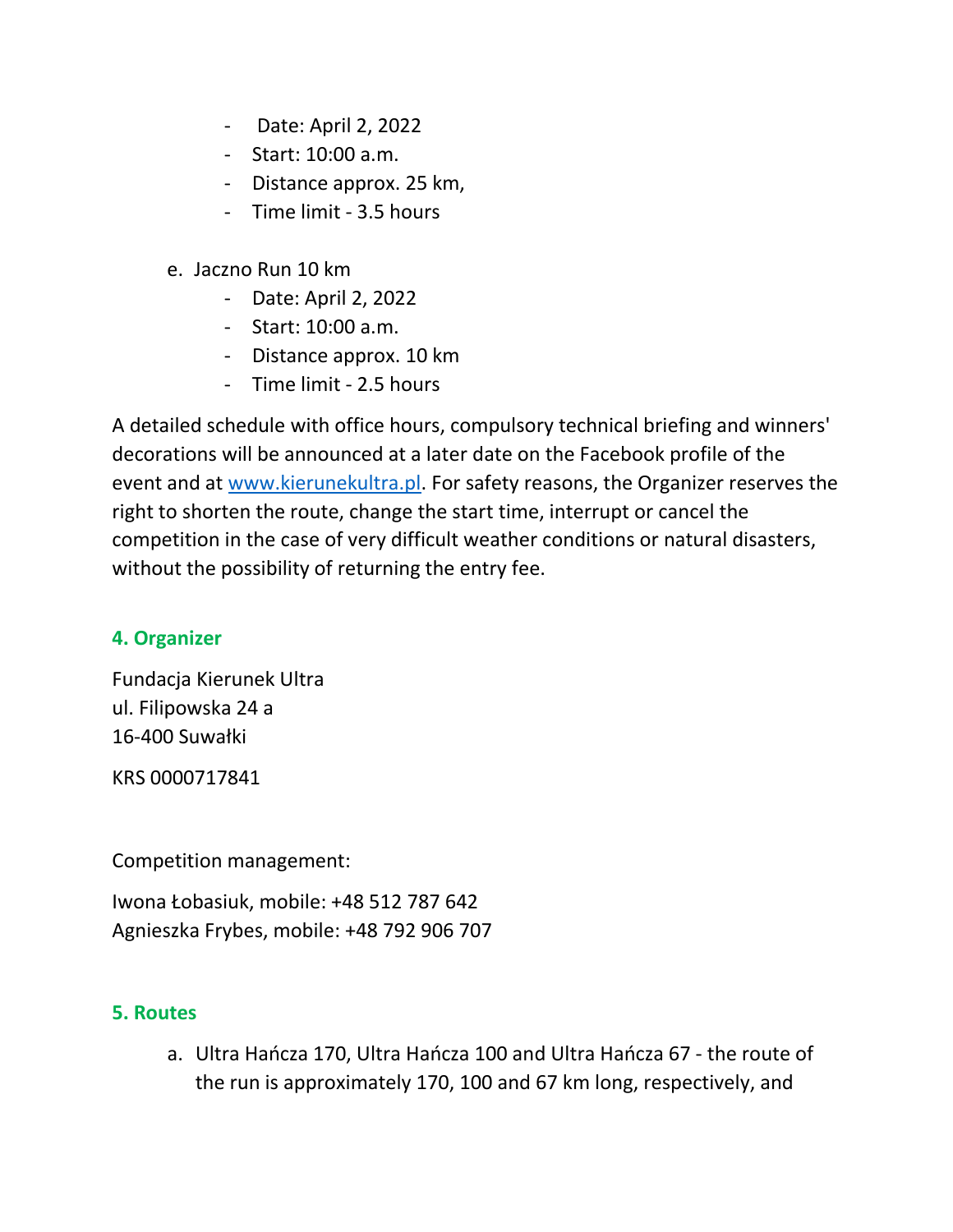leads in 95% along forest roads, tracks, gravel and paths, and 5% on asphalt. The map, profile and a detailed description of the route will be published on the website of the competition. The differences on the route are over +2700 / -2700 m (the longest distance)

- b. Cisowa Trail the route of the run for a length of 25 km, of which approx. 2 km asphalt. The map, profile and detailed description of the route will be provided on the event website.
- c. The route will be marked with a warning tape with the race logo and signposts changing the direction of the run.
- d. A map with the routes of the runs will be posted on the Organiser's website. The GPS track files of the routes will also be downloadable from the website.

# **6. Checkpoints and nutrients**

- a. Ultra Hańcza 170 at least 7 points, place, mileage and point limits will be announced at a later date
- b. Ultra Hańcza 100 at least 4 points; place, mileage and point limits will be announced at a later date
- c. Ultra Hańcza 67 at least 3 points; place, mileage and point limits will be announced at a later date
- d. Cisowa Trail 1 nutritional point in Wodziłki, no partial time limit
- e. There will also be flight checkpoints on the route to check the presence of competitors.

Electronic time measurement is provided at the start and finish of the route.

# **7. The nature of the race / classification of winners**

- a. The competition takes the form of a linear time trial, along a route along forest roads and tracks as well as asphalt, including the SPK tourist routes.
- b. The winners of all distances will be classified in 2 categories: women and men. The prizes will be awarded to the three competitors who will be the first to complete the route in each category.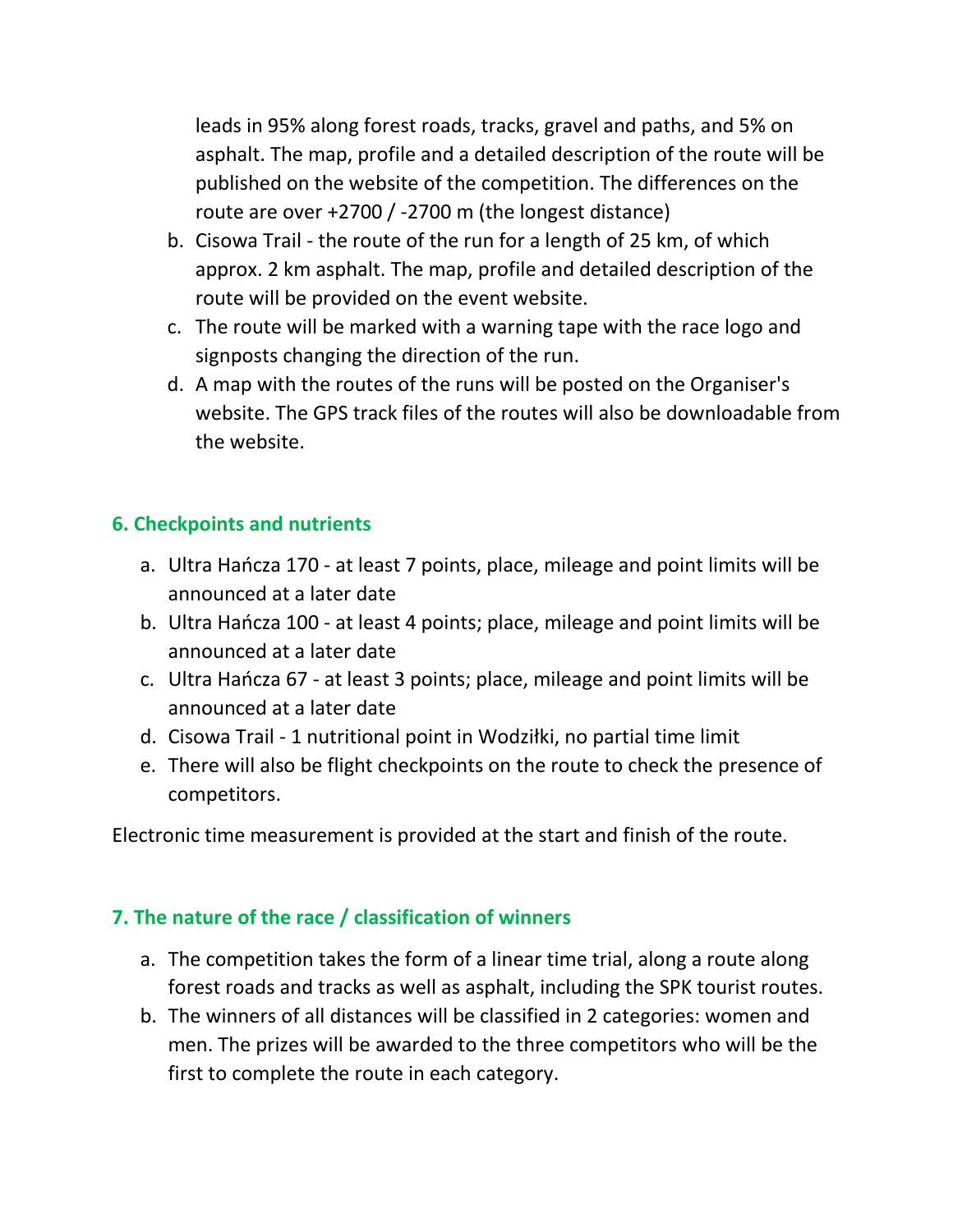c. Additional classifications are dependent on the sponsors' generosity and will be announced in a separate announcement.

# **8. Conditions of participation**

- a. A participant of the competition Ultra Hańcza 2022 may be a person who turns 18 years of age at the latest on the starting date.
- b. The competitors declare that they start at their own risk and that there are no health contraindications for participating in the off-road ultra-distance race, which will be confirmed by signing the declaration when collecting the starter package.
- c. Each competitor is required to undergo verification at the Competition Office on the day before the start. Verification includes checking your photo ID (ID card, passport, driving license).
- d. Any help from third parties is forbidden along the route of the race. The help from third parties allowed at aid stations and 200 m before and after those stations.

Each Competitor must visit all refreshment points and checkpoints located throughout the course and have the bib number on top in a visible place. Failure to pass all the control points results in the disqualification of the competitor.

- e. Littering, damaging vegetation and other activities harmful to nature are strictly forbidden on the route. Failure to comply with these rules will result in absolute disqualification of the competitor.
- f. The starting list will include competitors who will pay the entry fee by March 24, 2022. Fee is a donation to the Foundation. The order on the starting list is determined by the order of booking payments on our account.
- g. A competitor who does not reach any checkpoint within the time limit, should leave the route and inform the race organizer about this fact. Food and checkpoints will be closed half an hour after the time limit set for a given point.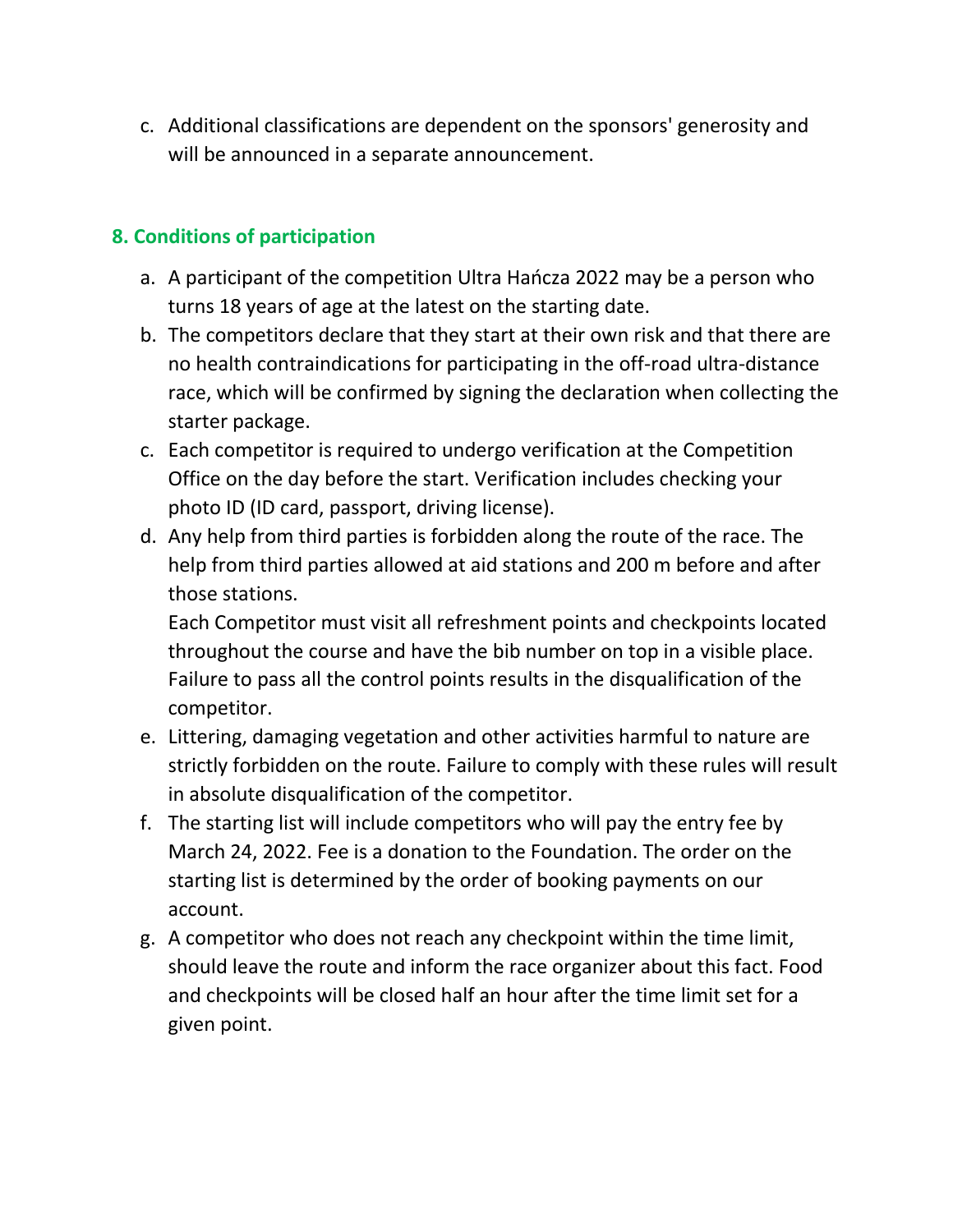- h. The organizers support the possibilities to leave a drop bag for participant of the UH 170 and UH 100 distances; it will be also possible to leave the deposit at the finish line.
- i. The decision of the medical team about the possibility to continue the race in the event of health problems is final every and each Participant.
- j. The competition will be held in accordance with the safety protocol regarding the covid-19 pandemic, in force on the day of the event.

# **9. Applications**

- a. Entries can only be made via the electronic platform available on the organizer's website and FB.
- b. Date of commencement of registration: November 15, 2021; end date of registration: March 20, 2022. No subscriptions or payments will be accepted after this date.
- c. After completing the application form, payment must be made. The order of entry on the final start list is determined by the date when the entry fee is credited to the Organiser's account.
- d. The limit of participants is 330 places on all distances in total. The organizer reserves the right to increase the number of participants.
- e. The organizer also reserves the right to distribute an additional part of places for the partners of the race.
- f. The entry fee is non-refundable.
- g. It is possible to transfer the package to a third party by 15/03/2022 after paying a handling fee of PLN 30.
- h. It is possible to rewrite from one distance to another. In the case of rewriting from a shorter distance (from November 15, 2021) to a longer distance, the difference in the cost of the run + PLN 25 handling fee must be paid. In case of rewriting from longer to shorter distance, the difference in price will not be refunded and a handling fee of PLN 25 must also be paid.

# **10. Entry fees.**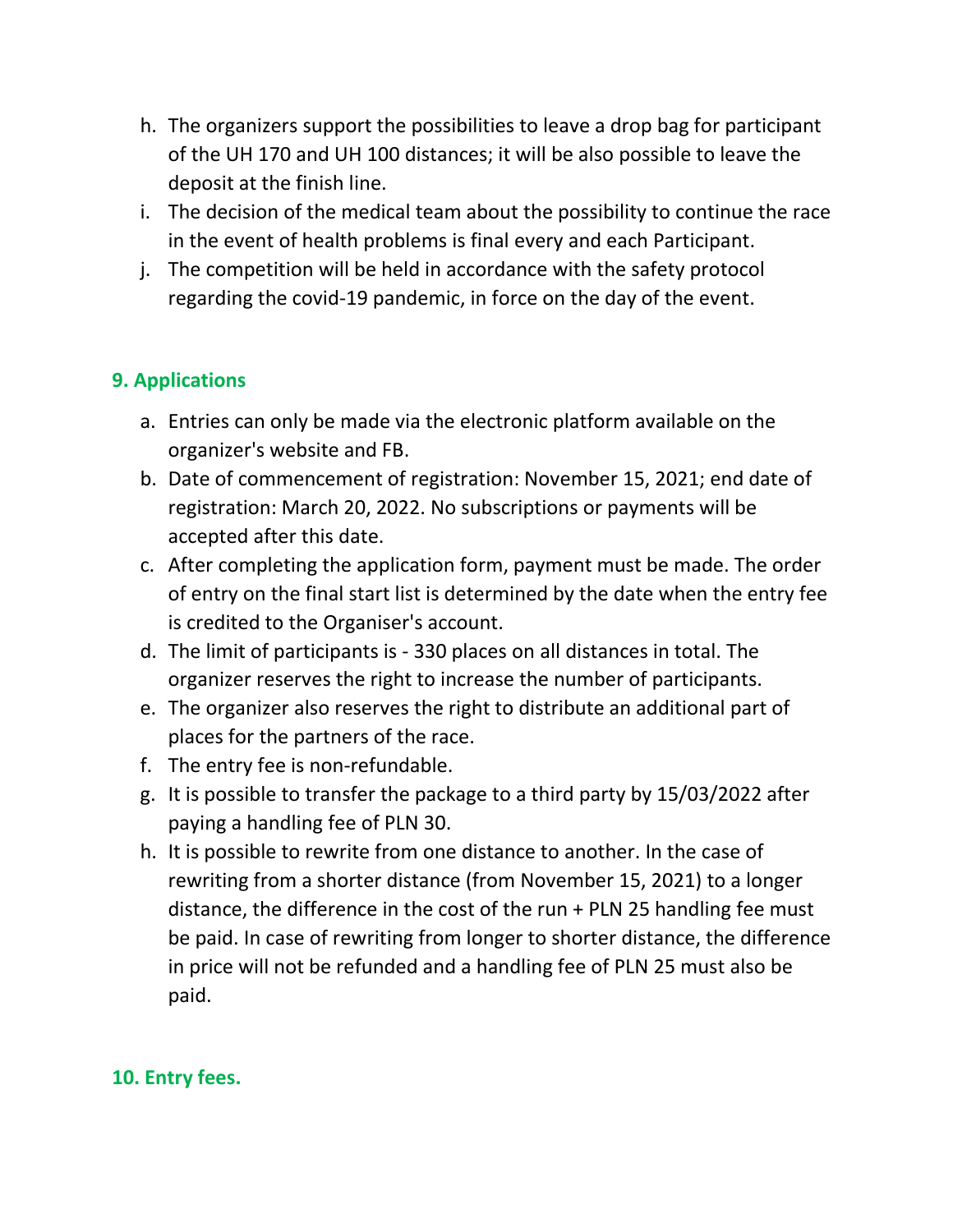a. The starting fee is:

#### **i. Ultra Hańcza - 170**

- 1. 15/11/2021 30/11/2021 85 €
- 2. 01/12/2021 15/12/2021 90 €
- 3. 16/12/2021- 31/01/2022 95 €
- 4. 01/02/2021 28/02/2022 100 €
- 5. 01/03/2022 20/03/ 2022 110 €

#### **ii. Ultra Hańcza 100**

- 1. 15/11/2021 30/11/2021 45 € 2. 01/12/2021 - 15/12/2021 - 50 €
- 3. 16/12/2021- 31/01/2022 54 €
- 4. 01/02/2021 28/02/2022 PLN €
- 5. 01/03/2022 20/03/ 2022 62 €

#### **iii. Ultra Hańcza 67**

- 1. 15/11/2021 30/11/2021 40 €
- 2. 01/12/2021 15/12/2021 45 €
- 3. 16/12/2021 31/01/2022 48 €
- 4. 01/02/2021 28/02/2022 52 €
- 5. 01/03/2022 20/03/ 2022 56 €

#### **iv. Cisowa Trail 25**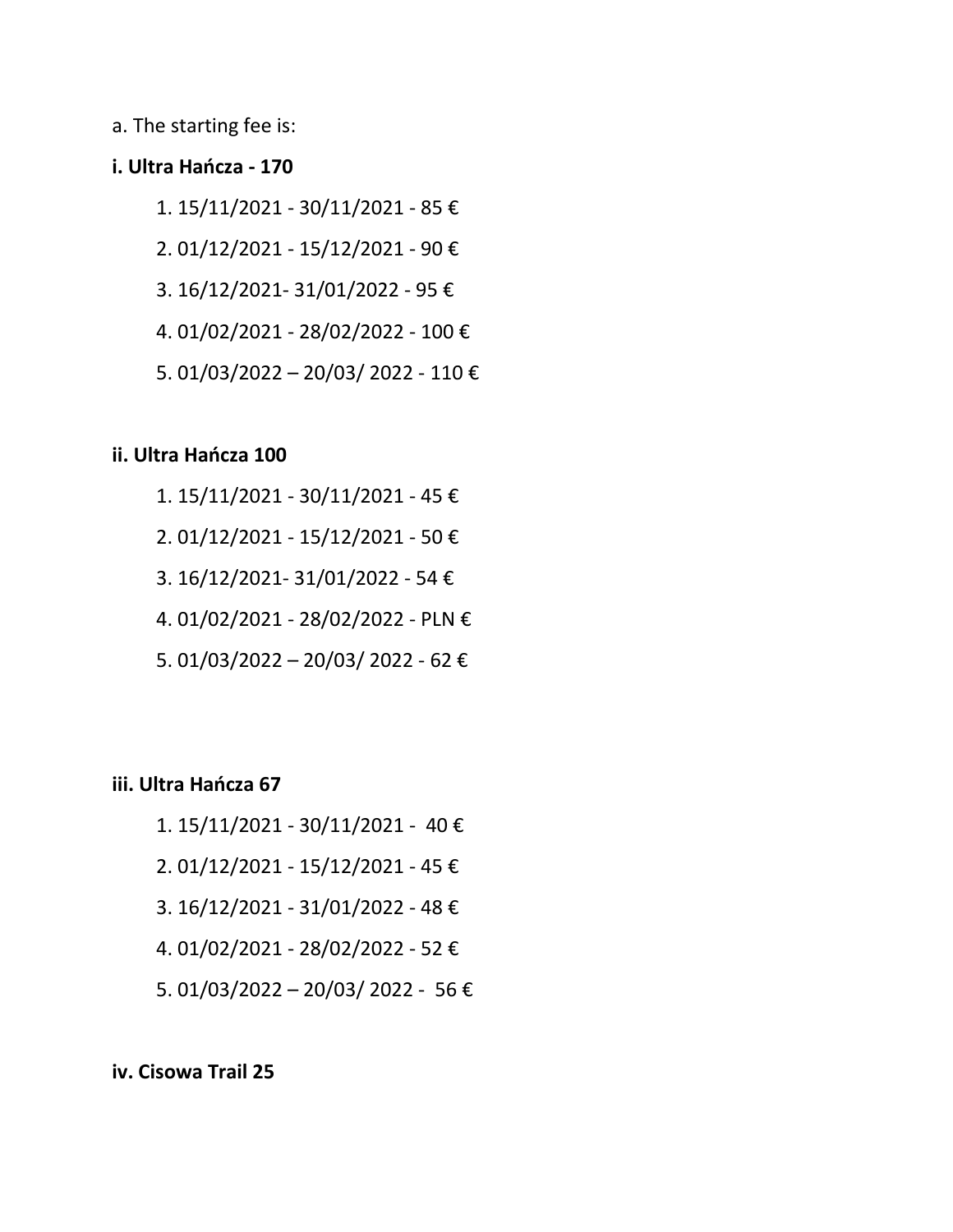- 1. 15/11/2021 30/11/2021 30 €
- 2. 01/12/2021 15/12/2021 32 €
- 3. 16/12/2021- 31/01/2022 34 €
- 4. 01/02/2021 28/02/2022 36 €
- 5. 01/03/2022 20/03/2022 40 €

#### **v. Jaczno Run 10**

- 1. 15/11/2021 30/11/2021 PLN 20
- 2. 01/12/2021 15/12/2021 22 PLN
- 3. 16/12/2021 31/01/2022 24 PLN
- 4. 01/02/2021 28/02/2022 26 PLN
- 5. 01/03/2022 20/03/2022 PLN 28

b. For those willing, we offer the possibility of purchasing products of the Fundacja Kierunek Ultra: a mug with a logo, a cotton T-shirt and a long-sleeved sweatshirt. The purchase can be made via the registration page, or a separate payment to the account with an appropriate note.

#### ACCOUNT NUMBER FOR PAYMENTS

Alior Bank

54 2490 0005 0000 4600 5773 5309 "Kierunk Ultra" Fundacja Filipowska 24a 16-400 Suwałki

Transfer title: Ultra Hańcza 170 - Donation of Ultra Hańcza 170 Ultra Hańcza 100 - Donation of Ultra Hańcza 100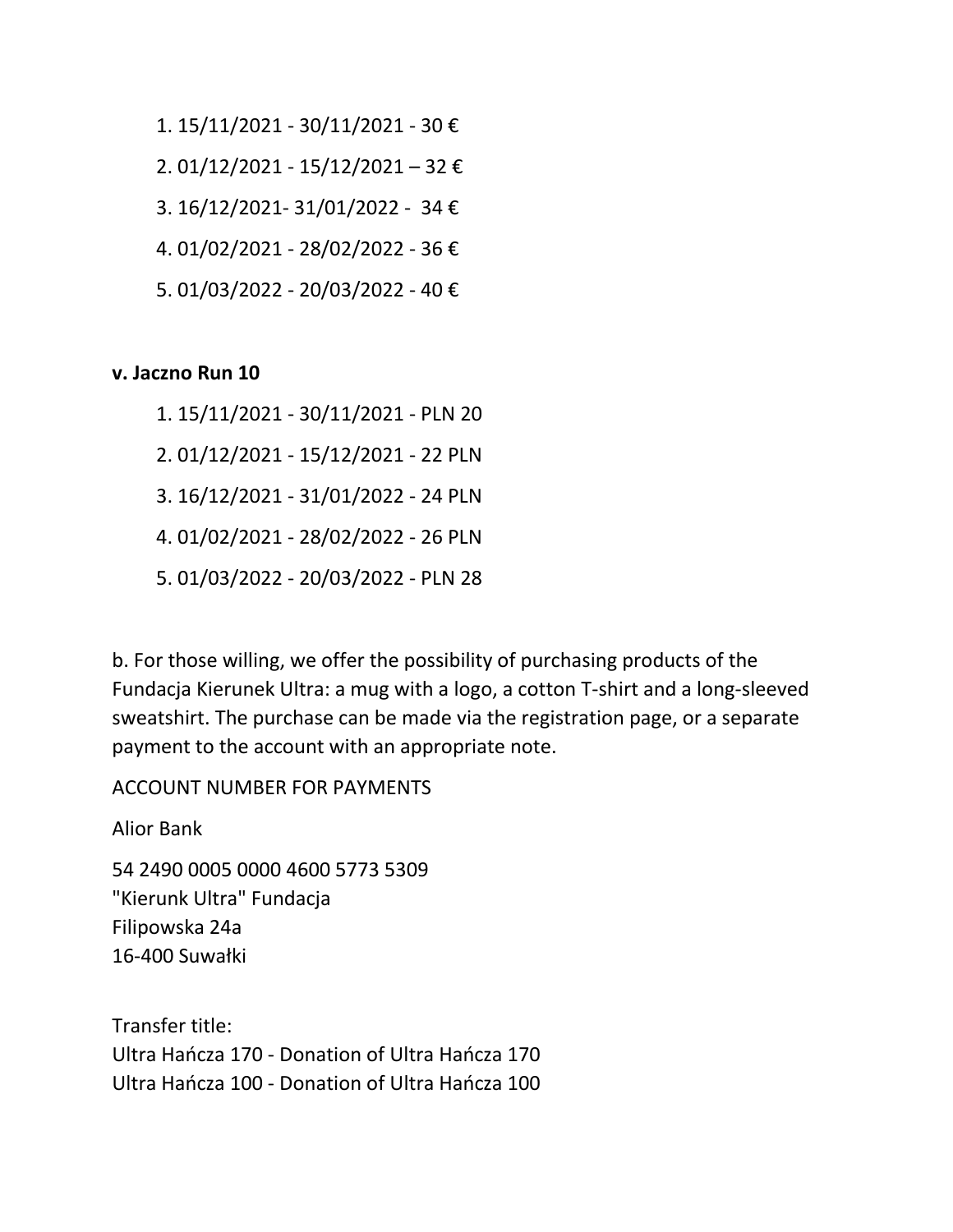Ultra Hańcza 67 - Donation of Ultra Hańcza 67 Cisowa Trail - Donation of Cisowa Trail Jaczno Run - Donation of Jaczno Run

### **11. Equipment**

11.1. Obligatory equipment:

Note! The organizer reserves the right to check the obligatory equipment at the finish line and along the race route. A penalty of 15 minutes will be given for the lack of any element.

- a. bib number provided by the Organizer (placed on the front in a way that can be read by the staff of the run),
- b. charged mobile phone with the GSM cart numbers given during registration to the competition.
- c. personal mug
- d. NRC foil
- e. head lamp (at Ultra Hańcza 170 and 100)
- f. ID card
- 11.2. Recommended equipment:
	- a. clothing appropriate to the weather
	- b. GPS receiver with an uploaded route
	- c. petty cash
	- d. running backpack with a container for drinks

11.3. Note! The organizer reserves the right to check the obligatory equipment at the finish line and along the race route. There will be a penalty of 15 minutes for the lack of any element.

# **12. Benefits**

- a. bib number
- b. medical care
- c. nutrition points along the route and a regeneration meal at the finish line,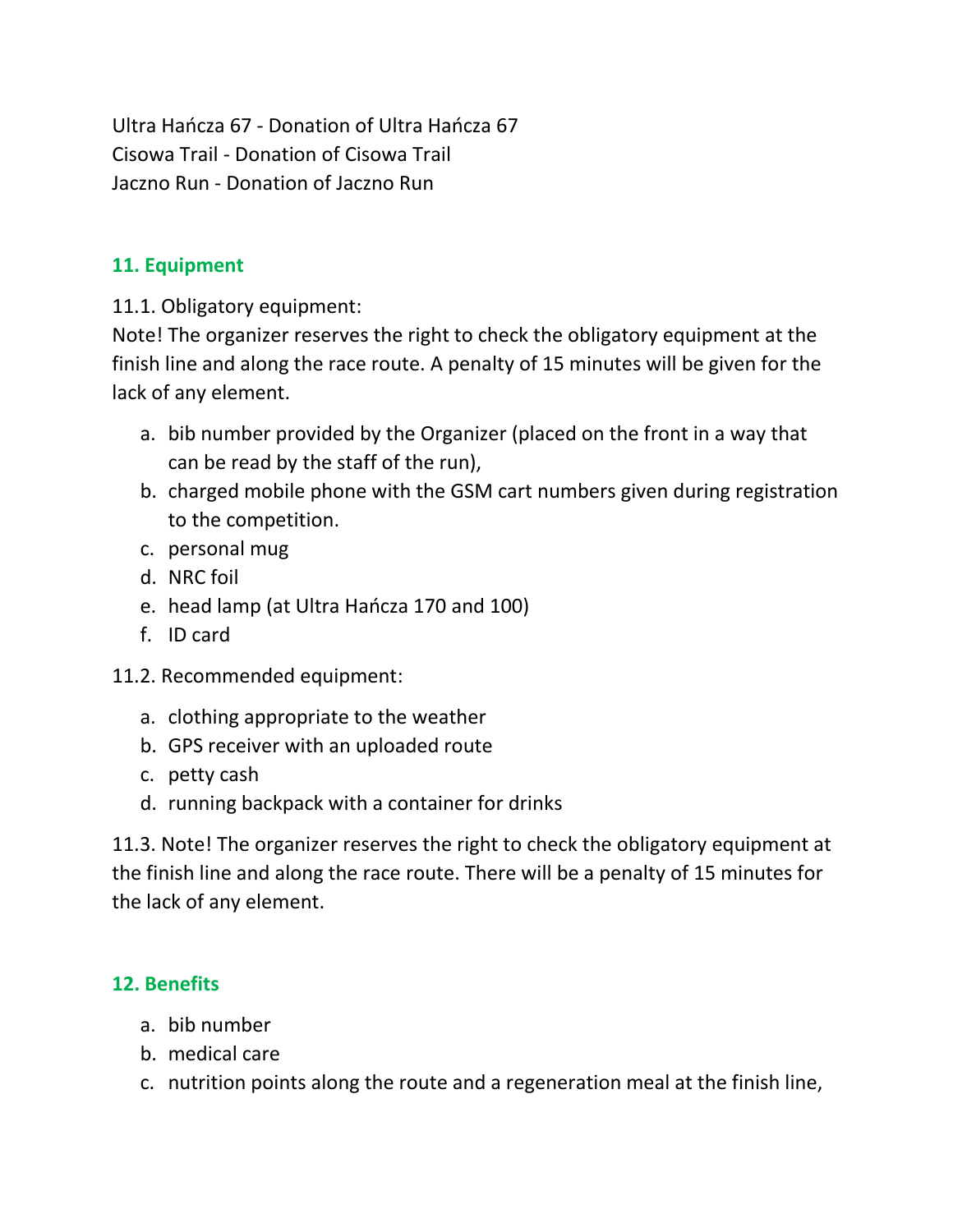- d. referee service on the route,
- e. clear marking of the route with warning tape,
- f. deposit,
- g. a commemorative medal for all those who complete the competition within the time limit. The starter package may be enriched depending on the generosity of the sponsors,
- h. integration event after the competition.

### **13. Awards**

The nature and amount of the prizes will be announced at a later date.

### **14. Security**

- a. Participants take part in the competition on their own liability, and in the case of health or material damage, they will not make any claims against the Organizers.
- b. In the case of resignation from the competition during its duration, the organizer should be immediately notified of this fact. Otherwise, the competitor will be charged with the costs of any search action.
- c. By entering the Competition, each Participant declares that his or her health condition allows him/her to participate in this type of physical activity.
- d. In the case of an injury, accident or bodily injury, you should call the emergency number provided during registration and wait for rescuers to arrive after giving an approximate location.
- e. Each participant, seeing another competitor who needs help, is obliged to provide him with help to the extent possible and notify the Organizer by phone about the place of the event, type of injury and competitor number.
- f. Participants undertake to keep extreme caution when crossing asphalt roads and tracks, while moving along asphalt roads and to strictly follow the Organizer's warning signs and the orders of the Police and the Organizer's security service. When moving on public roads, the competitors undertake to use the pavement / bicycle path and, secondly, the left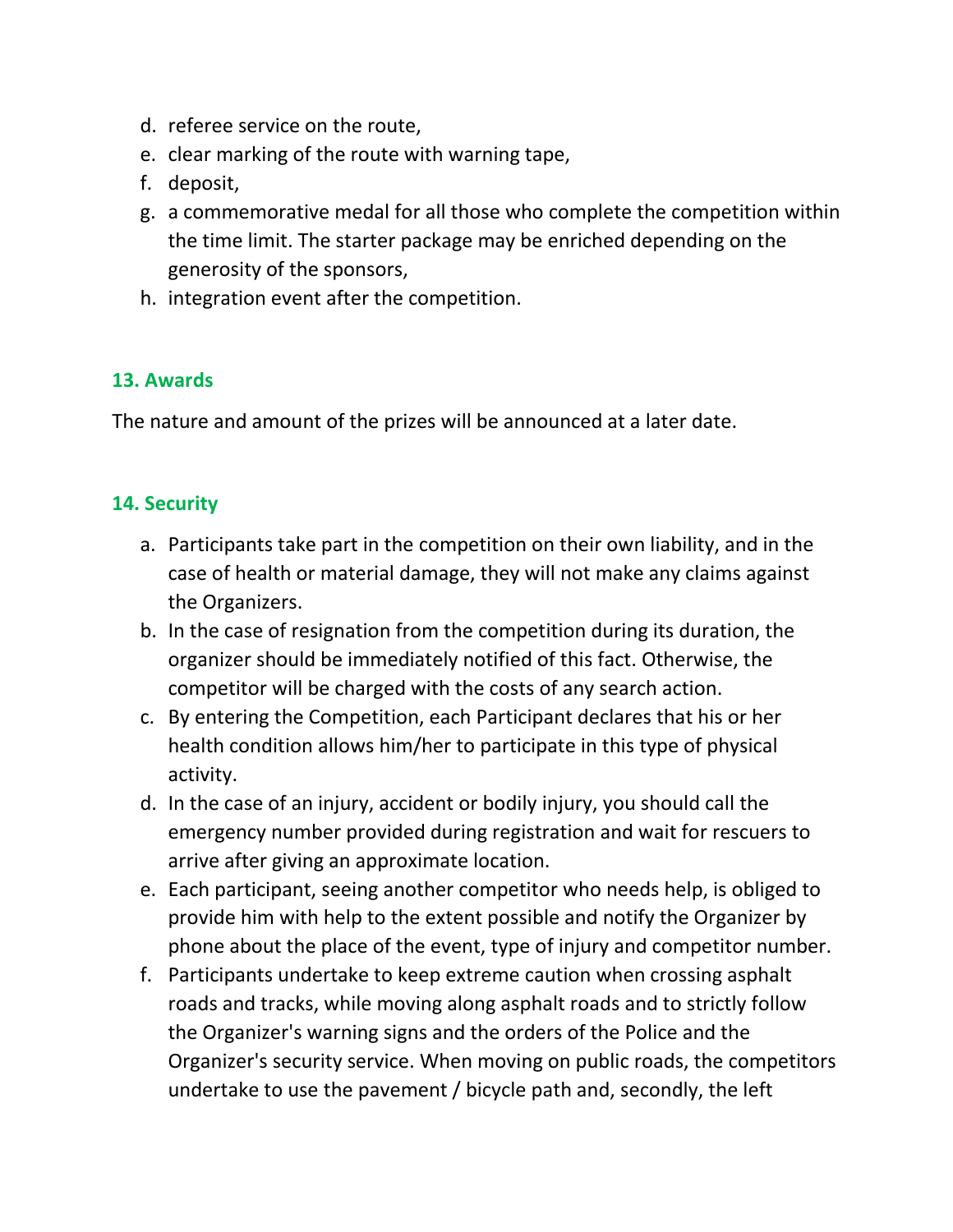roadside. If this is not possible, move on the left side of the road and give way to vehicles on the road.

g. In the event of resignation from the competition, the organizer does not provide transport to the base.

### **15. Final provisions**

- a. The organizer reserves the right to amend the Competition Regulations.
- b. Information about changes to the Regulations will be posted on the website of the Competition and FB.
- c. In the event of disqualification, competitors will not be entitled to a refund of the entry fee.
- d. Each competitor, deciding to participate in the Competition, declares that he understands the possible threats to health and life that are associated with participation in the long-distance cross-country race.
- e. At the same time, the competitor accepts responsibility for any damage to health arising during the participation and not resulting from the Organizer's negligence.
- f. Competition participants allow their image to be published in the materials relating to the Competition, i.e. in particular in the coverage of the Competition and promotional materials. Participants consent to the processing of personal data to the extent necessary for the proper conduct of the Competition. Personal data of the Competition participants will not be transferred to third parties.
- g. All disputes are settled by the Organizer.
- h. Signing up for the race is tantamount to accepting the Regulations.

### **Please be advised that:**

The administrator of your personal data is the 'Direction Ultra' Foundation with its registered office in Suwałki at ul. Filipowska 24a, hereinafter referred to as the Administrator. The administrator conducts the processing of your personal data.

Your personal data will be processed in order to conduct the event "Direction Ultra Hańcza 2022" and will not be made available to other recipients, providing